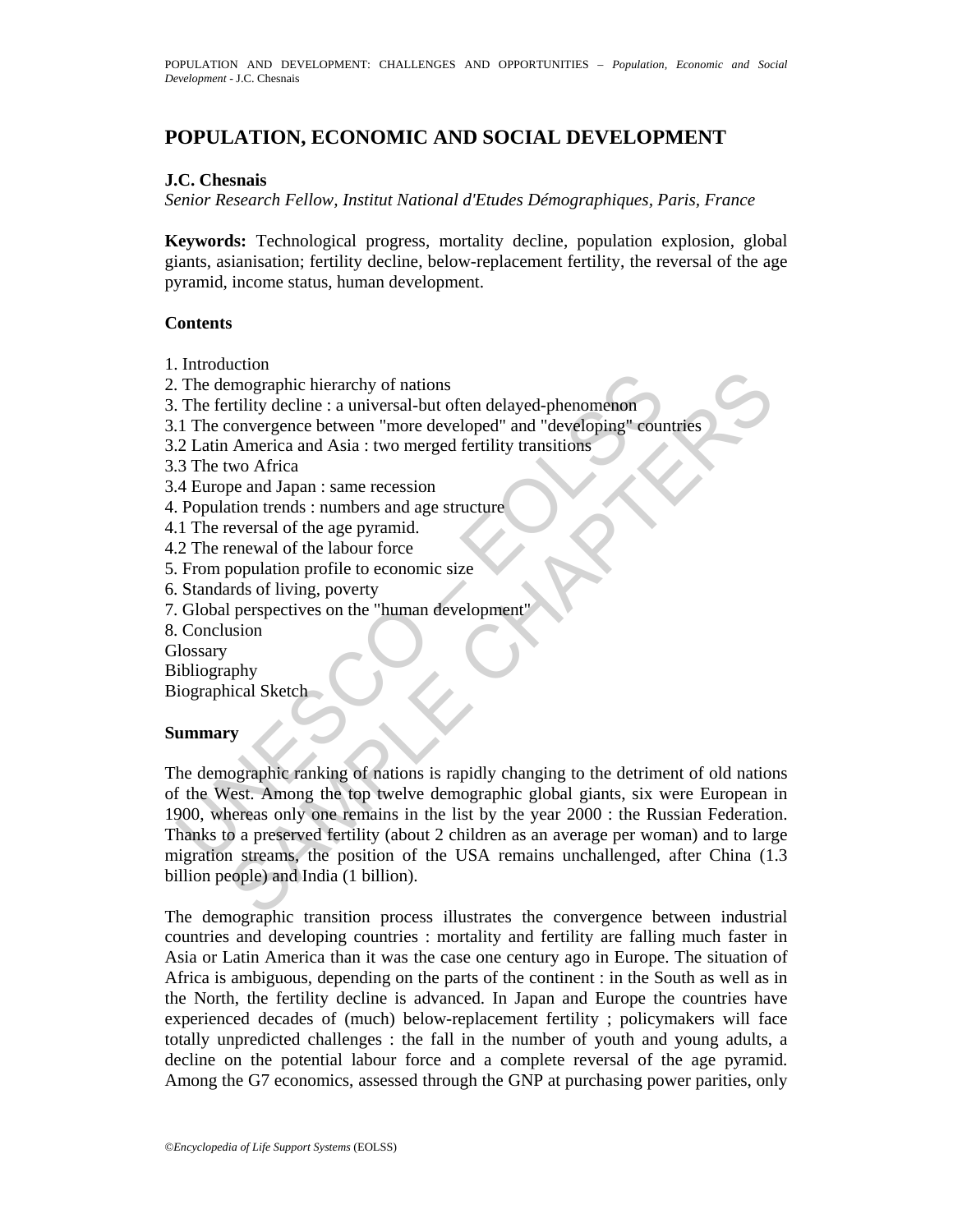two (China and India) do not belong to the official group, and according to recent trends, three additional countries will soon join them : Brazil, Mexico and Indonesia ; a political revision will be needed.

However, very few countries belong to the intermediate group of "higher middle" countries.

### **1. Introduction**

ontinent to continent. The first and, by far, the most important continent to continent. The first and, by far, the most important corre under the rule of ferocious dictators isolating their country and eres under the rule t to continent. The first and, by far, the most important component of the more is the struggle against mortality. If we put aside the few countries which are the rule of ferocious dictators isolating their cuntry and ere The  $XX<sup>th</sup>$  century has been the century of technological progress. The fate of humanity has been deeply affected by this technical revolution : it improved considerably through permanent and accelerated waves of innovation in all domains, spreading from continent to continent. The first and, by far, the most important component of that performance is the struggle against mortality. If we put aside the few countries which are under the rule of ferocious dictators isolating their country and creating a climate of suspicion or civil war, a newborn baby has now a wide road to survival. In past societies, the probability to reach the age of 60 years, that is to cross all the stages of the life cycle was negligible : about 1/10 ; the common destiny was premature death. Now, the opposite tends to prevail worldwide : a new born baby is deemed to survive until the oldest ages, with a probability of 9/10 to be alive until at least the age of 60, and this both in advanced societies and middle income countries. Heavy youth mortality has been replaced by massive survival all over the life spectrum. This totally unexpected and nearly universal promise is widened and deepened by the possibility to enjoy life in good health with much less physical pain, hunger, malnutrition or long disease than in former generations of ancestors. The medical arsenal and socio-economic organization have improved as never before in such a short time span since the origins of human species. Such a sudden drop is the root cause of the population explosion experienced first by the European sphere (19th century) then by the rest of the world  $(XX<sup>th</sup>$  century and of beginning of the  $XXI<sup>st</sup>$  century).

This demographic revolution driven by the mortality decline was totally unanticipated in its extent and its consequences ; it contradicts the most famous name associated to demography : MALTHUS. Thomas Robert MALTHUS wrote an Essay on the Principle of Population (1798), in which he predicted a bleak destiny to human populations, threatened by permanent catastrophies themselves linked to the irrepressible propensity of people to multiply, and to the hard law of basic economics (subsistances grow slowly ; they are not elastic). In fact, contrary to CONDORCET who wrote a few years before, an optimistic book on the progress of human condition and whom MALTHUS explicitly wanted to refute, he was totally wrong ; he did not imagine any progress in average life duration. Most thinkers of his time were more imaginative and thus closer to the coming reality, namely the founder of modern economics, Adam SMITH (The Wealth of Nations, 1776); Adam SMITH wrote about technological progress and the division of labor caused by population growth : leaving in the same country after his predecessor, witnessing under his own eyes the industrial revolution of England, MALTHUS missed the point. The future could forget his name, associated with a total lack of confidence in the ability and adaptability of human beings, and progressively rehabilitate more inventive, less famous -but more serious- contemporary ones.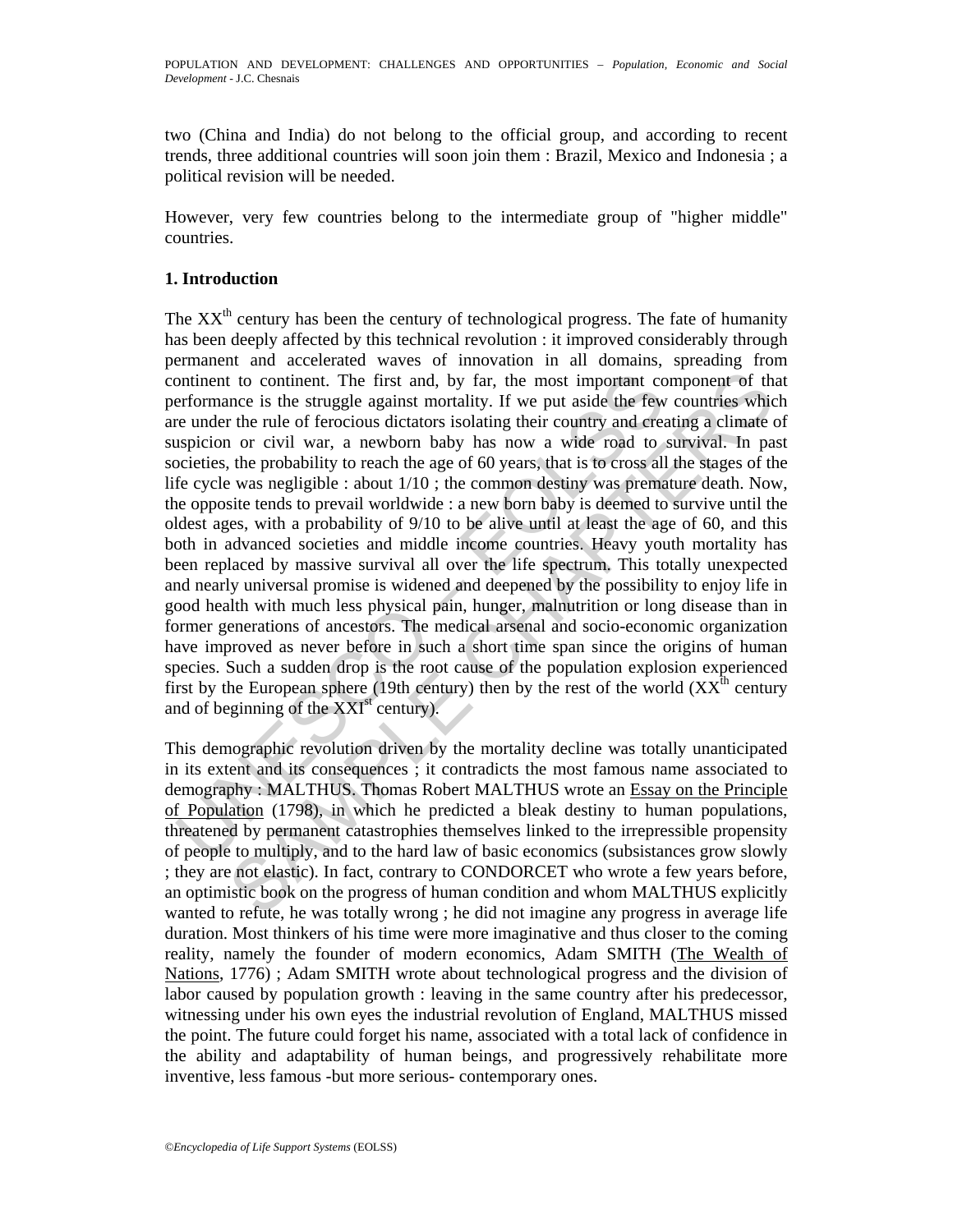The population upsurge induced by the secular mortality decline is however unique and transitory. In the time span of only one century, from 1900 to 2000, the population of the Earth has nearly quadrupled from 1.6 to 6.1 billion people. Such a shift means a sudden change of scale : in 1900, the world population total was not larger that the present population of chinese civilization living in China proper, in surrounding countries (Japan, Korea, Indochina, etc) or in the various diasporas inside and outside Asia.

#### **2. The demographic hierarchy of nations**

Let us select the 12 most populated countries of the world living on constant (present) territory. Since millenia, the Chinese and the Indian people are, by far, the two dominant heavyweights. This will remain true in the foreseeable future. A second important point to mention is that it is not sure at all -as it is commonly repeated in the current litterature on Asia or on geopolitics- that the Indian population will outpass the Chinese one by the middle of the XXst century. There are many reasons to believe that the potential growth of the chinese population in underestimated (the number of births is severely underegistered, due to the coercive nature of fertility control, and the mortality is probably much higher than according to official figures, hence a wider margin for population increase). In any case, the cumulated population of these two population entities will continue to represent about 2/5 of the world total.

ominant heavyweights. This will remain true in the foreseeable f<br>upportant point to mention is that it is not sure at all -as it is commonly<br>urrent literature on Asia or on geopolitics- that the Indian population<br>linnese o t heavyweights. This will remain true in the foreseeable future. A second point to mention is that it is not sure at all -as it is commonly repeated in the proposition centerior on Asia or on geopolitics that the Indian p If we put aside this permanent feature of the history of civilization (the invariable quantitative predominance of China and India), there is a tremendous re-ranking of the position of the other great demographic powers. In 1900, after a sustained secular population expansion -the population was multiplied by 5 between 1700 and 1900- Russia exhibited the unprecedented population growth rate of the time (2 % per year) and also be highest total fertility rate in the world : 7.5 children as an average per woman by 1900. Hence Russia was pushed towards the front of the ranking, much ahead of France which was for many centuries the most populated country of the West. In the texts of classical historians, France was viewed as the "full sphere" of the West and usually opposed to China, which was considered as the "full sphere" of the East. Both countries had-given the state of agricultural technologies in the XVIIIth century and before- reached heavy (and threatening) human densities.

| 1900            |     | 1950              |     | 2000            |         | 2020             |       |
|-----------------|-----|-------------------|-----|-----------------|---------|------------------|-------|
| 1. China        | 475 | 1. China          | 555 | 1. China        | 1 2 8 0 | 1. China         | 1462  |
| 2. India        | 237 | 2. India          | 358 | 2. India        | 1 0 1 4 | 2. India         | 1 272 |
| 3. Russia Fed.) | 85  | 3. USA            | 152 | 3. USA          | 278     | 3. USA           | 317   |
| 4. USA          | 76  | 4. Russia (Fed.)  | 103 | 4. Indonesia    | 212     | 4. Indonesia     | 262   |
| 5. Japan        | 45  | 5. Japan          | 84  | 5. Brazil       | 170     | 5. Pakistan      | 244   |
| 6. Germany      | 43  | 6. Indonesia      | 79  | 6. Pakistan     | 156     | 6. Brazil        | 210   |
| 7. France       | 41  | 7. Germany        | 68  | 7.Russia (Fed.) | 147     | 7. Bangladesh    | 170   |
| 8.United        | 39  | 8. Brazil         | 53  | 8. Bangladesh   | 129     | 8. Nigeria       | 168   |
| Kingdom         |     |                   |     |                 |         |                  |       |
| 9. Indonesia    | 38  | 9. United Kingdom | 51  | 9. Nigeria      | 112     | 9. Russia (Fed.) | 141   |
| 10. Ukraine     | 37  | 10. Italy         | 47  | 10. Mexico      | 99      | 10. Mexico       | 125   |

But the burst of the USA is even much striking than that of Russia (table 1).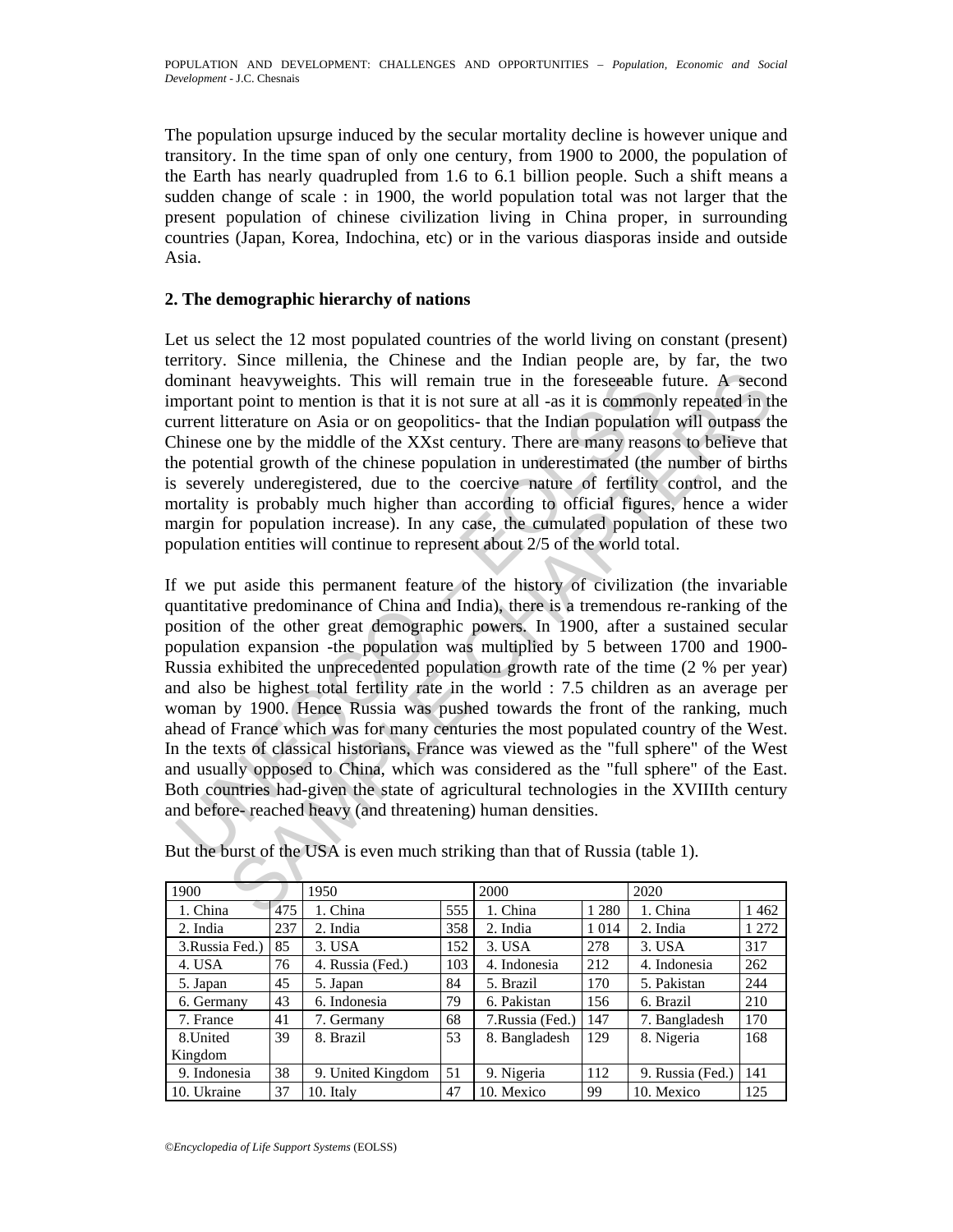| $11.$ Italy                                                                                    | 34 | $\vert$ 11. France                                                                | 42 | 11. Vietnam     | 80    | 11. Japan    | 124 |
|------------------------------------------------------------------------------------------------|----|-----------------------------------------------------------------------------------|----|-----------------|-------|--------------|-----|
| 12. Bangladesh $\vert$ 29 $\vert$ 12. Bangladesh                                               |    |                                                                                   | 41 | 12. Philippines | i 76. | 12. Ethiopia | 103 |
| Sources : - Mc EVEDY, C. and JONES, R. (1978) : Atlas of world population history, Allen Lane, |    |                                                                                   |    |                 |       |              |     |
| London.                                                                                        |    |                                                                                   |    |                 |       |              |     |
|                                                                                                |    | - United Nations (1998): World Population Prospects. The 1998 Revision, New York. |    |                 |       |              |     |

Table 1 : Global giants : the 15 top populations 1900-2020

munn people) : Japan, Germany, France and U.K. Like Kussia and<br>unr nations are at that time engaged in a process of imperfallism,<br>uternational rivalries, leading to open wars, and also with massive<br>trutal-colonization of t m people) : Japan, Germany, France and U.K. Like Kussaa and the USA, these and the USA chasses are at that time rangaged in a process of imperfalism, with widespreased rivalities, leading to open wars, and also with massiv 1) the new nation undertook its first populatin census in 1790 : the population was then only 4 million, among which nearly half were African slaves ; 110 years later, in 1900, it has jumped to 76 million, that is approximately twice the size of France, the former giant of the West. Then on the list, come four countries with similar numbers (around 40 million people) : Japan, Germany, France and U.K. Like Russia and the USA, these four nations are at that time engaged in a process of imperialism, with widespread international rivalries, leading to open wars, and also with massive -and somewhat brutal- colonization of the non-Westernized parts of the planet. Japan authorities had the cleverness to borrow the institutions and the technologies of Western Europe, in order to maintain independence ; in 1905, Japan was engaged in a war against Russia ; it won, and the was considered as the first "yellow" nation able to beat a "white" one. This phase of European imperialism finally resulted in a splitting of the planet between these few nations favoured by their numbers and their technological superiority, namely in the field of weapons.

At the time, all Africa, the Middle East and the largest share of Asia were under the rule of external (western or westernized) powers. The main finding of table 1 relating to the year 1900 is clear ; the European domination as shown by sheer numbers is spectacular : among the 12 top populated countries, half (6) are European. Here is the corresponding list, ranked by the order in terms of population : Russia, Germany, France, U.K., Italy, Ukraine.

Fifty years later (1950), the USA have definitely overtaken Russia, with a difference of 50 % (152 million people as compared to 103 million). Japan is also emerging with a population equivalent to that of Russia half a century before (84 million). All these quantitative transformations had a tremendous impact on the world political order in the following period, namely during the second half of the  $20<sup>th</sup>$  century. It is a pure coïncidence if the USA finally became the unique superpower, after a long struggle with the so-called Soviet Union (that is Soviet Russia), which suddenly collapsed in 1989-1991 ? The era of the bipolar order (US capitalist zone versus Russian socialist world) ended a decade ago, the Russian collapse happened without war : the imbalance between the two nations was too great. Is it also a mere hazard if, in the 1980s, the US political authorities were fearing a commercial and economic leadership of Japan, then considered as an invincible challenger and a potential number one ; Japan was becoming a strong rival for supremacy and hence generating an unprecedented wave of xenophobia in peace time. But the last decade (1990s) was marked by a recession announced by the depression of Japanese fertility wich by 1960 became the lowest in the world. Demographics is part of the strategic equation. Numbers are a precondition of might, a substratum for the durability of domination ; long-term population dynamics play a crucial role in international politics.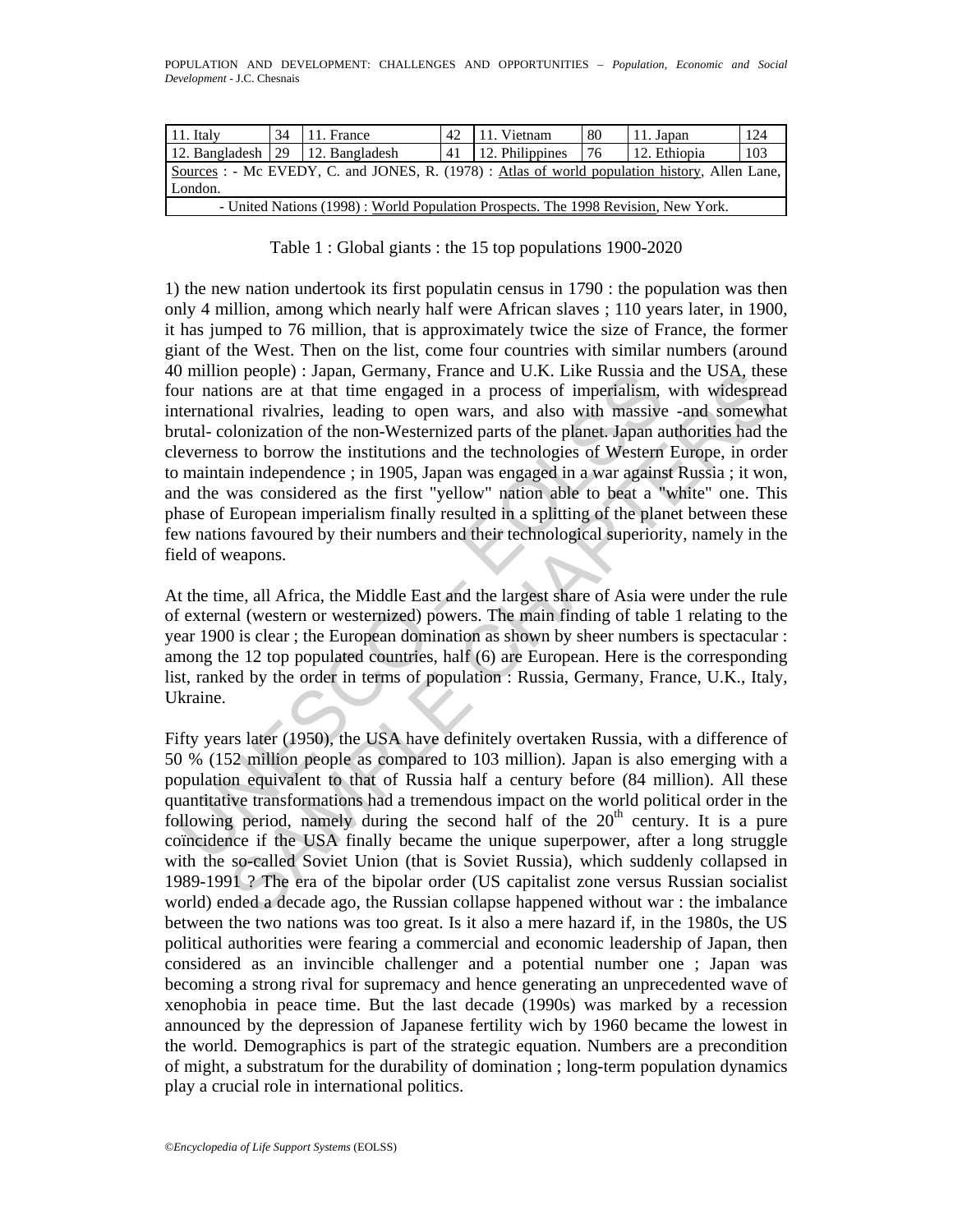Similarly, the relative German regression in numbers heralded the end of German predominance in Europe (in 1942, in the core of the second world war, the wast majority of the old continent was under the nazi rule). Here again, there is a striking symbol ; following the sharp fertility decline of the 1900-1933 period (in 1900, Germany was the most prolific nation of western Europe with a total fertility rate of 5 children per woman but by 1930, the German fertility was one of the lowest in the world , 1,7 child as an average per woman ; in 1950, Germany (n° 7) is listed between two nations of the third world : one of Asia (Indonesia, n° 6), one of Latin America (Brazil, n° 8). Both of these latter countries are now commonly viewed as emerging regional powers, with middle income levels.

thich like its Russian counterpart, experienced the most rapid grimeteenth century, had tended to stagnate during the following centifies which used to cover all continents had, then, began to dismended pendenence was pro ke its Russian counterpart, experienced the most rapid growth during th<br>h century, had tended to stagnate during the following century. The Britis<br>which used to cover all continents had, then, began to dismantle. The Indi UK, France, and Italy fall at the bottom of the ranking. The population of the U.K., which like its Russian counterpart, experienced the most rapid growth during the nineteenth century, had tended to stagnate during the following century. The British Empire, which used to cover all continents had, then, began to dismantle. The Indian independence was proclaimed as soon as 1947 ; here again, the historical symbol is strong : India was the "jewel of the British crown". Between 1900 and 1950, the population of India had increased by 120 million people while the corresponding growth for the U.K. was only 12 million, that is ... 10 times smaller. Demographic divergences contribute to reshape the worldmap. The population explosion in Europe produced a massive emigration and colonization  $(19<sup>th</sup>$  century) ; symmetrically the European population slowdown and stagnation (XXth century) combined to the population explosion in other continents, caused the opposite movement of decolonization and growing immigration.

Now, by the year 2000, the population growth has gathered momentum among the two demographic giants (China and India). The fall of mortality has liberated enormous population gains : the chinese population is presently close to 1.3 billion ; it has increased by more than 700 million since 1950. In India, the number of inhabitants has crossed the symbolic mark of 1 billion in 1999 and the population increase over the period 1950-2000 reaches 650 million. The present ratio between the population of India and the population of the UK is close to 20, whereas in 1900, it was only 6 ; since 1950, the additional population of India was 656 million opposed to only 6 in the U.K., that is a relative discrepancy of 100 to 1. Clearly, unequivocally, the British supremacy was unsustainable.

The contemporary demographic ranking is entirely new. Russia, which was number 3 at the opening of the century (1900) has moved down to the  $7<sup>th</sup>$  position. Its absolute population growth during the  $XX<sup>th</sup>$  century was only 44 million : civil or international wars, famines, purges, massacres and the Gulag have combined to contribute to this sudden break with the past population dynamism. On the contrary, the absolute population growth of the long rival nation, the USA, was 202 millions, that is nearly 5 times larger. On the basis of the most likely population trends, the population of the USA will soon (by the year 2005) be double that of Russia ; that means a totally new deal, accelerated by the loss of the former Russian colonies on Western and Southern borders. In the year 2000, the USA have a population of 278 million, larger than that of India in 1900 (237 million). There is only one nation in the West with a fertility level close to the replacement line (2.1. children per woman) : the USA . The US fertility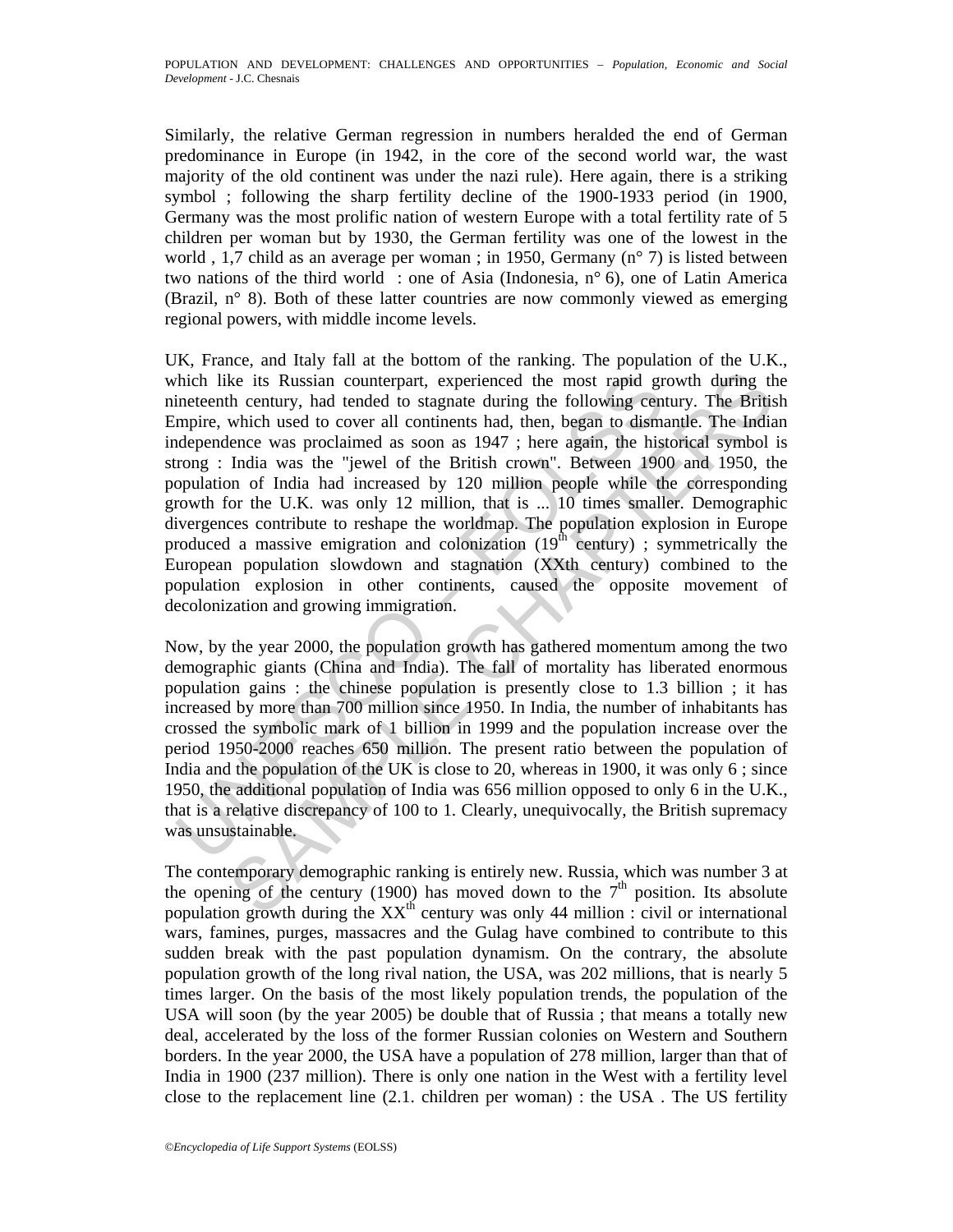during the last two decades is approximately 2.0 children per woman, that is much above Western Europe and Japan present standards (1.4-1.5) ; this discrepancy has no meaning in the short term, but it will have a decisive impact on numbers, age structure and economic competitivity in the longer run. This difference in reproductive behaviour has probably something to do with the pioneer spirit, massive immigration and religious creed. India and China are still very poor and will not likely be able to compete with the US economy before a long time. However, one has not to underestimate -as it is so common- the potential of India, mainly through the connection with the Anglo-saxon world.

In the year 2000, if we except Russia, all countries of Europe have disappeared from the list of the top twelve most populated nations. The renewal is impressive. The present list is dominated by Asia, which has six representatives among the twelve : China, India, Indonesia, Pakistan, Bangladesh and Vietnam. One could be tempted to say that the USA have siphoned the population surpluses of Europe, but it is not true any more for the present century, since : (i) European immigration became very small after the first world war (ii) after the mid-1960s, European migration to the USA was marginal (iii) the European fertility rates among birth cohorts born since the beginning of the XXth century has fallen below the replacement level, thus progressively eliminating the population surpluses which prevailed among former centuries.

Similarly, Japan, which was still n° 5 in 1950, drops to the 9th position in 2000. One emerging nation of Latin America is much ahead (Brazil, n° 5), and another one Mexico, follows (n° 11). In spite of massive emigration streams to the USA, the population of Mexico has been multiplied by a factor of 7 during the century : 13.5 millions in 1990 ; 99 millions in 2000. The incorporation of Mexico in the Free Trade Association of Northern America will give a further impetus to the economy of Mexico.

dominated by Asia, which has six representatives among the twelv<br>donesia, Pakistan, Bangladesh and Vietnam. One could be tempte<br>SA have siphoned the population surpluses of Europe, but it is not<br>be represent century, sinc ated by Asia, which has six representatives among the twelve : China, India, Pakistan, Bangladesh and Vietnam. One could be tempted to say that the population suppluses of Europe, but it is not true any more is sighoned t Let us now have a look on the ranking two decades ahead, in 2020. The Asianisation process tends to strenghten and renew. Among the 5 top populated countries of the world, 4 are Asian : China, India, Indonesia and Pakistan. Their cumulated population reaches the impressive amont of 3.24 billion, that is more than the total population of the Earth in 1960 (3.0 billion). Indonesia and Pakistan should then have crossed the threshold of 200 millions which was historically limited to China and India ; their added numbers give a total of half a billion by 2020. There remains only one European country in the list of the top 12 : Russia, but its population is supposed to decline over the next two decades (minus 6 millions), according to the medium variant of the latest U.N. population projections. The opposite evolution is true for Africa ; in 2020, two African countries appear in the international hierarchy : Nigeria (number 8) and Ethiopia (number 12). Both of them have surpassed the limit of 100 million inhabitants which, until the beginning of the 20th century, was the only privilege of the two eternal giants : China and India.

More than ever, fertility is now the key element in population convergence or divergence. Fertility differential have never been so large as today ; in some countries, the total period fertility rate has fallen to 1 (Southern and Central Europe) whereas in others it is still close to 7 or 8 (Yemen or Central Africa, for example), thus a ratio of 8 to 1 ; in the past, the international differences tended to remain usually within the range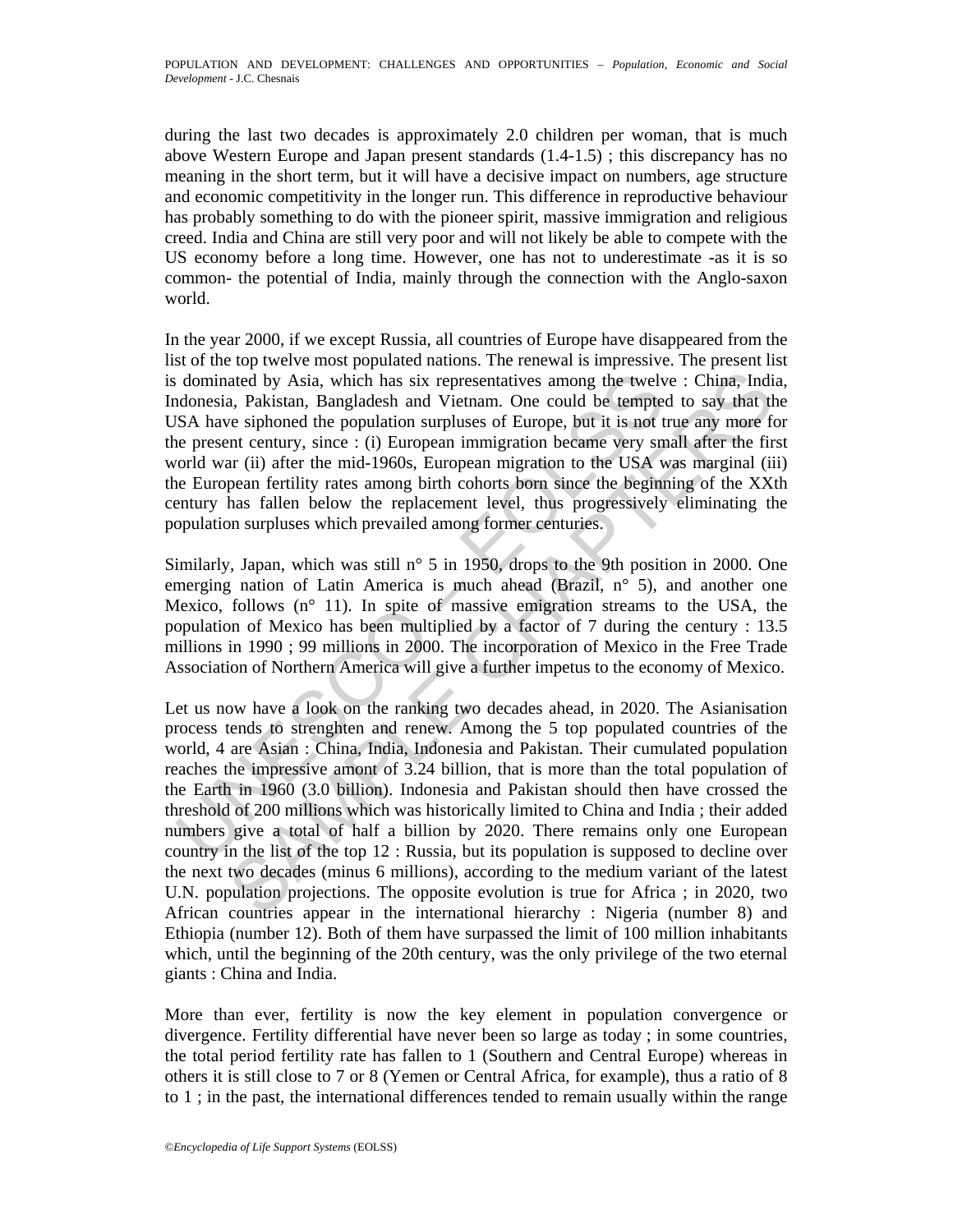of 1,5 or 2,0 (at a maximum)for the ratio. With a persisting very low fertility, the native population tends to vanish rapidly and immigration needs become so huge that they can soon be out of control. Reciprocally, when the fertility is extremely high, the rapidity of the population threatens the internal stability and, in the long run, the regional peace. Let us therefore switch to the study of fertility trends.

### **3. The fertility decline : a universal - but often delayed phenomenon**

Fertility is the main factor affecting future population prospects ; let us consider its levels and trends by region first, then by continent and finally, for the case of Africa, where huge disparities are appearing, by geographic area.

## **3.1 The convergence between "more developed" and "developing" countries**

Until 1970, the fertility difference between the "more developed" world and the "developing" one is very deep, greater than 3 children as an average per woman and even 3.5 children by 1965. Therefore, there are two clearly distinct universes, each with its own demographic regime : slow population increase and moderate fertility in the industrial world ; rapid population growth and high fertility (around 6 children per family) in the "developing" world.

**1. The convergence between "more developed" and "developing"**<br>
finil 1970, the fertility difference between the "more developed"<br>
developing" one is very deep, greater than 3 children as an average<br>
even 3.5 children by convergence between "more developed" and "developing" countries<br>70, the fertility difference between the "more developed" world and thing" one is very deep, greater than 3 children as an average per woman an children by 1 Since the mid-1960s, this simple dichotomy has disappeared and a growing spectrum of fertility levels has emerged, covering a regularly widening set of values. In the "developing" countries, the fertility decline is countinuous, regular and rapid, so that the weighted total fertility rate has fallen from 6 to 3 between 1965-1970 and 1995-1990, that is an average speed of fall of 1 child per decade ; the drop went further than usually expected in current U.N. population prospects. We can consider that the path to replacement fertility will soon be under achievement. In the industrial world, the corresponding fertility rate dropped from 2.7 children per woman at the beginning of the 1960s to 1.6 in 1995-2000. The difference between the LDCs and the MDCs shrinks from 3.6 in 1960-65 to 1.4 in 1995-2000 (table 2).

| Period              | World Total | More developed | Less developed | Difference    |
|---------------------|-------------|----------------|----------------|---------------|
|                     |             | Countries      | Countries      | $LDCs - MDCs$ |
|                     |             | (MDCs)         | (LDCs)         |               |
|                     | (1)         | (2)            | (3)            | $(3) - (2)$   |
| 1950-60             | 4.95        | 2.77           | 6.08           | 3.31          |
| 1960-65             | 4.95        | 2.67           | 6.01           | 3.34          |
| 1965-70             | 4.90        | 2.36           | 6.00           | 3.64          |
| 1970-75             | 4.48        | 2.11           | 5.43           | 3.32          |
| 1975-80             | 3.92        | 1.91           | 4.65           | 2.74          |
| 1980-85             | 3.58        | 1.84           | 4.15           | 2.31          |
| 1985-90             | 3.34        | 1.83           | 3.79           | 1.96          |
| 1990-95             | 2.93        | 1.68           | 3.27           | 1.59          |
| 1995-2000*          | 2.71        | 1.57           | 3.00           | 1.43          |
| Total absolute      |             |                |                |               |
| decline from        |             |                |                |               |
| 1950-60 to 1995-200 | $-2.24$     | $-1.20$        | $-3.08$        |               |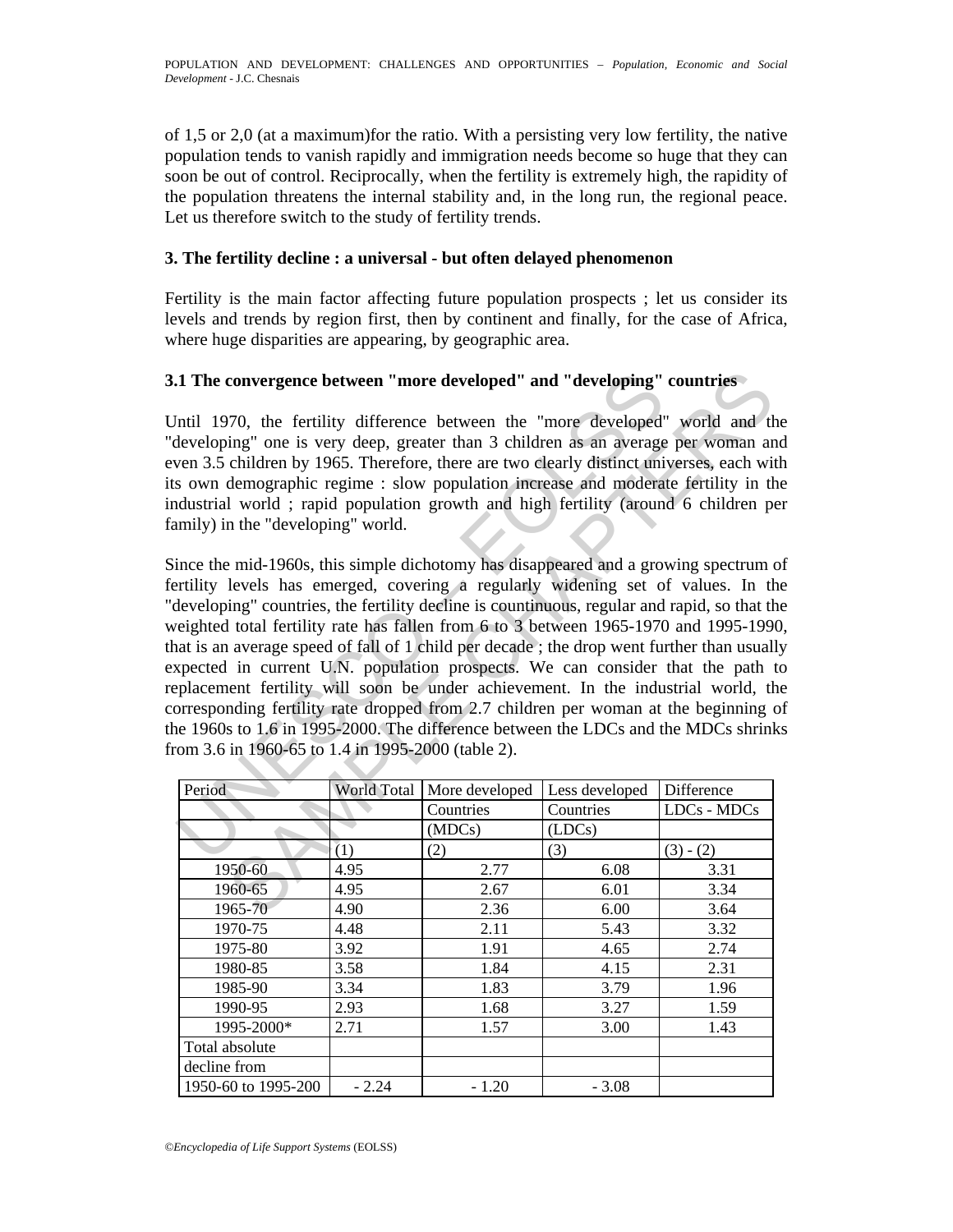| Ⅰ * Provisional estimate                                                            |
|-------------------------------------------------------------------------------------|
| Source : United Nations (1998) : World Population Prospects. The 1998 Revision, New |
| York.                                                                               |

Table 2 : Total fertility rate : a worldwide view, 1950-2000 (average number of children per woman)

ie alarm claims on the urgency of fertility control were necessary<br>ccades, but they have lost their pertinence today except in a small<br>umber of cases. The conventional cleavage between "developed" a<br>uountries, still used i n claims on the urgency of fertility control were necessary in the past fe<br>but they have lost their pertinence today except in a smaller and smaller<br>of cases. The conventional cleavage between "developed" and "developing<br>i Globally, the ongoing fertility decline in the developing world is approximately twice more rapid in the "developing" world than in the European population sphere at the same stage of the demographic transition (1870-1930). The mean situation of the "developed" countries in the 1950s is presently that of the "developing" world ; this shows the importance of the demographic change that occurred since the turn of 1970 ; the alarm claims on the urgency of fertility control were necessary in the past few decades, but they have lost their pertinence today except in a smaller and smaller number of cases. The conventional cleavage between "developed" and "developing" countries, still used in the UN classification which, after all, was only reflecting the income difference between the European sphere and the rest of the world, has lost its demographic and economic meaning as far back as the 1960s : the soviet bloc moved down (aggravation of mortality, economic stagnation), Eastern Asia experienced its economic take-off ; fertility in Thaïland, Korea, Taïwan, Kazakhstan, Java, Western Turkey, and even Southern India (Kerala, Tamilnadu), etc, slipped gradually below the replacement level. The internal scale of incomes was widening, with spectacular reordering : after the collapse of communism, economic data on the Soviet empire, namely its core, Russia, underwent drastic downwards revisions (due to former falsification, present chaos and disorganization) ; the giants of Asia (China, India, Indonesia) and of Latin America awakened while many African countries which yet had more natural resources sank in anarchy, misery, following political instability and corruption of the ruling elites. The demographic fate tended to diverge consequently. By the year 2000, some countries of sub-saharan Africa and of the Middle East exhibit a fertility rate that is two to three times higher than in similar countries -also Muslim and very poor- in Asia like Bangladesh or Indonesia.



TO ACCESS ALL THE **24 PAGES** OF THIS CHAPTER, Visi[t: http://www.eolss.net/Eolss-sampleAllChapter.aspx](https://www.eolss.net/ebooklib/sc_cart.aspx?File=E1-13-02)

#### **Bibliography**

LANDRY, A. (1934) : La révolution démographique, Paris, Sirey. [This book illustrates the possibility of long-range below replacement in fertility rates]

OECD (1998) : Maintaining prosperity in an ageing society, Paris. [This book shows the cost of ageing in terms of productivity allocation]